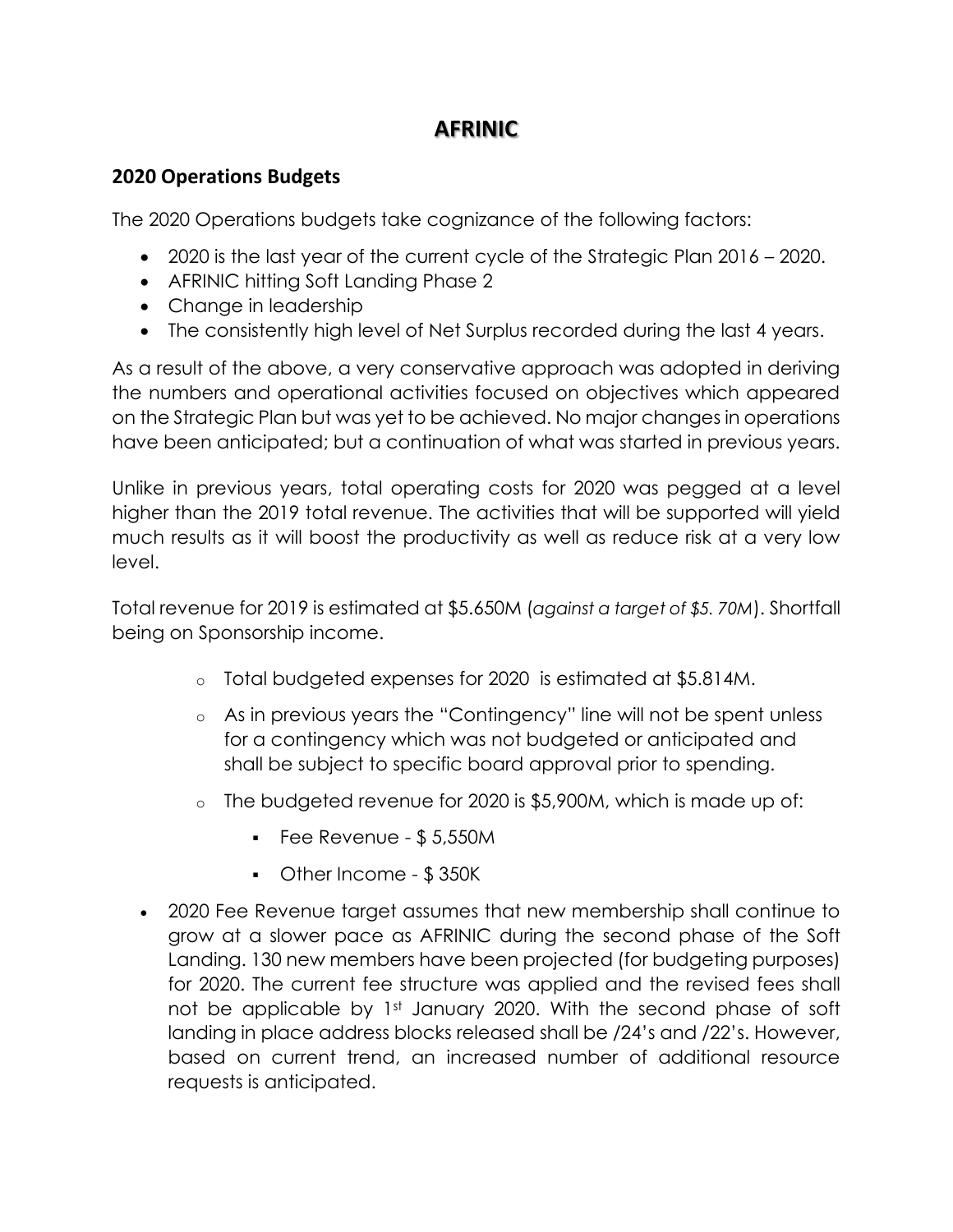- The budgeted operating costs for 2020 reflects the continuing execution of the Strategic Plan while maintaining high standard of service level.
- The following should be noted with regards to operating costs for 2020:
	- o Staff costs represent the highest single cost line item in the organization operating expenses. The focus for 2020 shall be the reinforcement of the organization structure. Due to the fact that AFRINIC operations are going through a transition with a new CEO in place by the end of 2019, all recruitments for new roles have been frozen. The discussions at Board level are axed on the setting up of the Executive Team. Only 2 recruitment at executive level has been factored in the 2020 operational budgets.

The recruitments of two C Band employee will have an impact on HR costs compared to 2019. HR costs for 2019 will close lower than budgeted as there has been 9 departures and the replacements have taken longer than expected. The arrival of the new Executive team will facilitate the review of the organization structure going forward. Total HR Costs shall be maintained at 53% of total operating Costs for 2020. A net salary review of 5% has been factored in the payroll costs. Staff training have been set at \$144K or 4.6% of total HR Costs, while payroll costs amounted to \$2.7M.

- o "Computer Expenses" includes various software Licences like NetSuite, VMWare, Event Management, other infrastructure licences and other accessories have been set at same level as in 2019.
- o "Marketing & Communications Expenses" line includes translations costs and various marketing and communications materials and also include \$5K which will go towards AFRINIC 15 years Accreditation.
- o "Members Training & Capacity Building" reflects a focus on IPv6 Deployments on the continent. Traditional training workshops are slowly being replaced by e-Learning and webinars.
- o "Travel Expenses" have been maintained at 9.4% of total operating costs (*2019: 9.4%*). However, representation of AFRINIC at regional and global events/forum May experience an increase due to the arrival of a complete executive team as part of the structural reinforcement.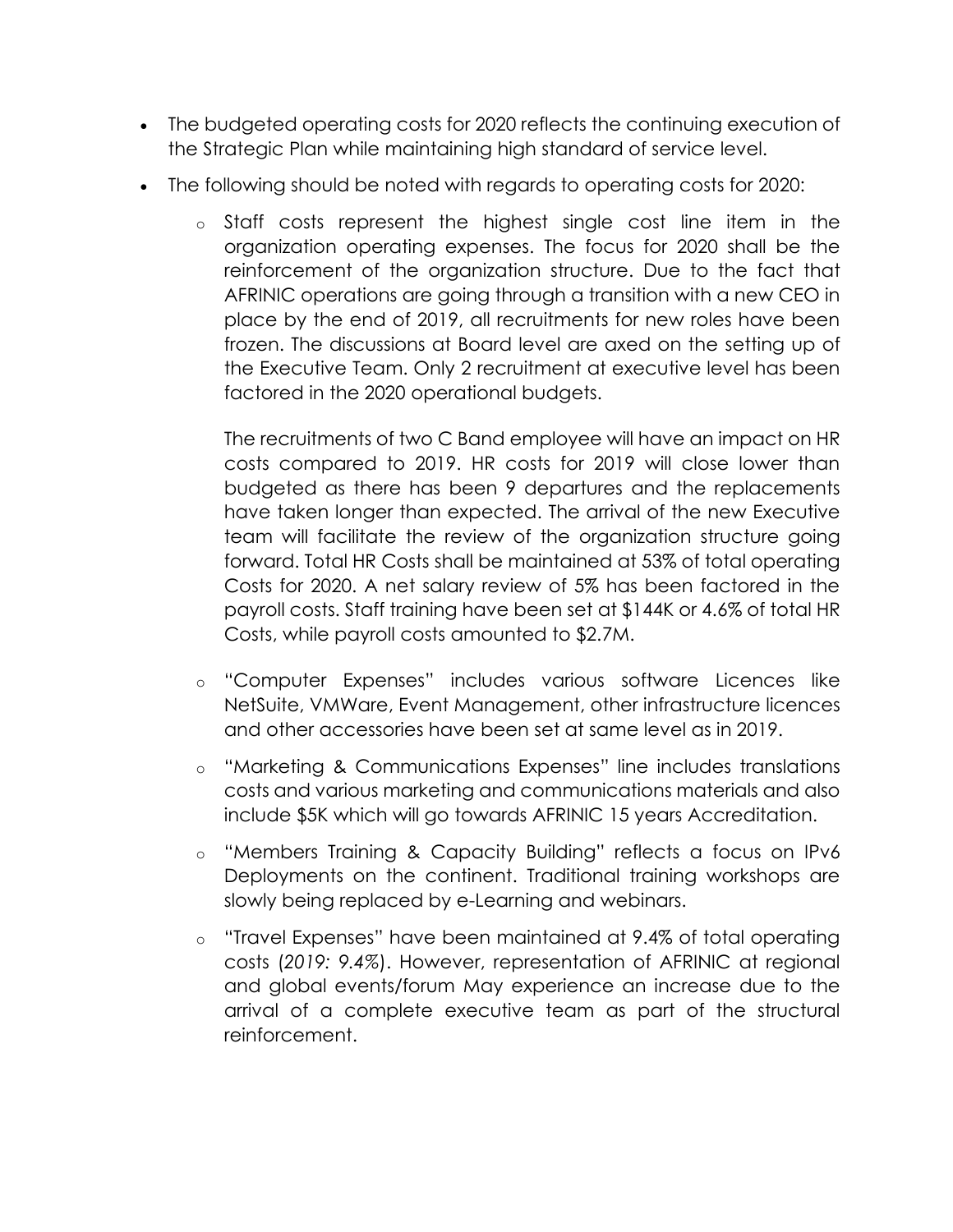- o Our "Research & Innovation" efforts and collaborations which started in 2019 is expected to be maintained with increased involvement of other partners.
- o "Outreach" activities are set to continue and reinforced with a view to get even closer to membership base and also in the light of Soft Landing phase 2.
- o "Stakeholders Engagement" In line with the organization objective a new line has been added which will represent AFRINIC effort at engaging stakeholders and governments. It is hoped that this initiative shall increase proximity with the community and other stakeholders; hence adopting a more inclusive approach.
- o "Community Support" is expected to continue as another way of being closer to the community and support to regional partners. This includes AFRINIC Fellowship program and support to the FIRE project.
- o "Remote Sites" In an effort to increase infrastructure resilience in 2020, AFRINIC shall be exploring the addition of third site to host our remote infrastructure (in addition to Joburg & CTown). Equipment at existing sites will be refreshed and an effective Disaster Recovery is expected to be put in place.
- o A contingency amount of \$70K has been included in the operational costs budgets in order to cover any contingent expenditure which may not have been foreseen at the time of budget preparations. Utilization of the contingency shall be strictly controlled.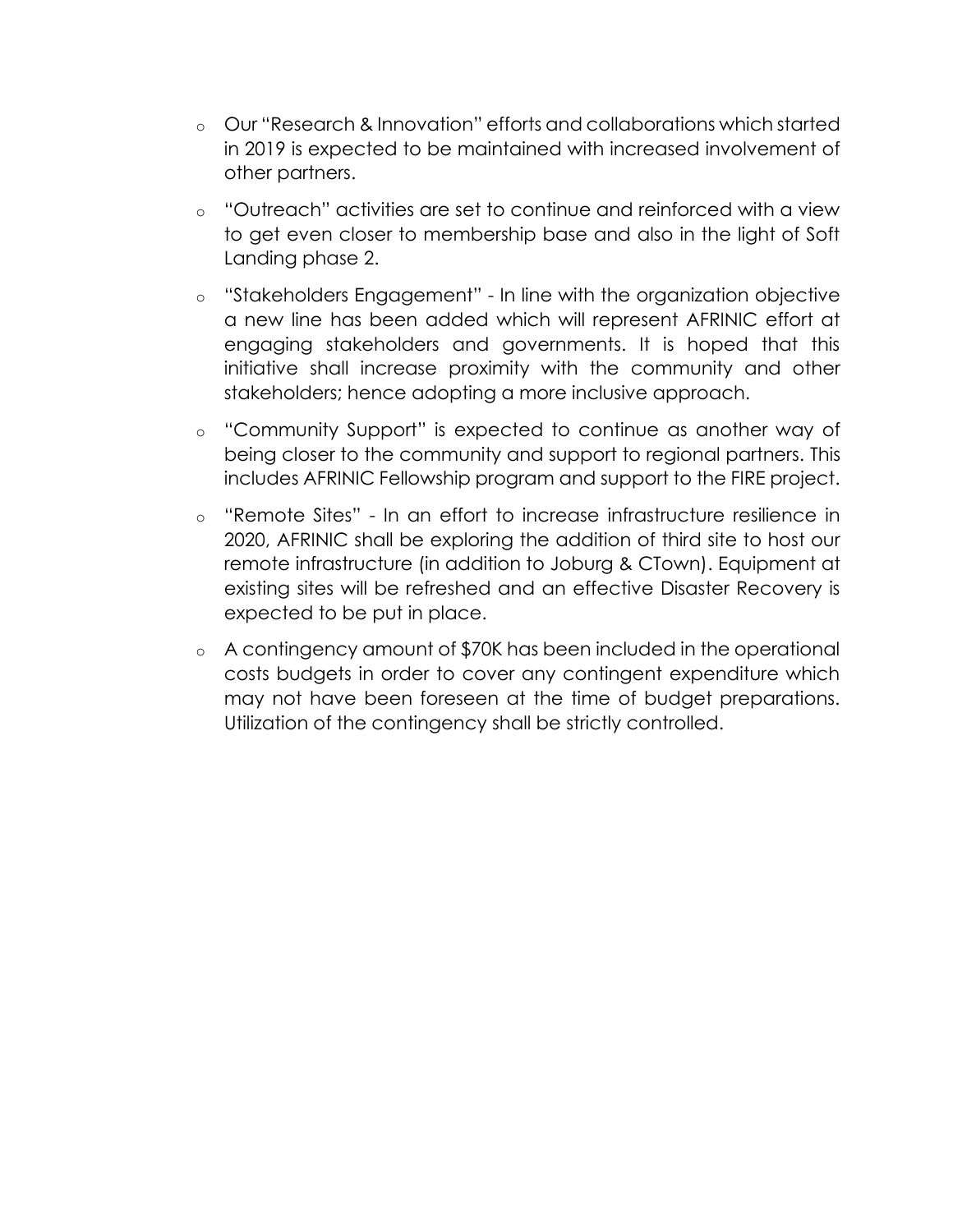| <b>Operating Costs Budget</b> |               |                                       |             |
|-------------------------------|---------------|---------------------------------------|-------------|
|                               |               | US\$/MUR                              | 35.0000     |
|                               |               |                                       |             |
|                               |               |                                       |             |
| 2019                          |               |                                       | 2020        |
| Estimate                      |               |                                       |             |
| Actual                        | <b>Budget</b> | <b>Administrative expenses</b>        | US\$        |
| 2,600,000                     | 2,982,000     | HR                                    | \$3,089,949 |
| 68,000                        | 68,800        | Telecommunications                    | \$69,667    |
| 150,000                       | 161,000       | Computer expenses                     | \$160,898   |
| 255,000                       | 269,500       | <b>Office Expenses</b>                | \$281,978   |
| 2,000                         | 5,000         | Motor vehicle expenses                | \$6,000     |
| 42,200                        | 36,500        | Insurance                             | \$38,116    |
| 25,000                        | 38,800        | Printing, posts & Subsc               | \$42,208    |
| 66,000                        | 65,000        | <b>Bank charges</b>                   | \$68,000    |
| 13,700                        | 13,700        | <b>Professional Fees</b>              | \$13,700    |
| 80,000                        | 130,000       | Depreciation                          | \$155,253   |
| 80,000                        | 115,500       | <b>Consultancy Fees</b>               | \$162,130   |
| 3,381,900                     | 3,885,800     | Total Administrative expenses         | \$4,087,897 |
|                               |               | <b>Distribution expenses</b>          |             |
| 30,000                        | 58,200        | Marketing & Comms expens              | \$72,200    |
| 75,000                        | 50,000        | <b>Bad debts</b>                      | \$60,000    |
| 290,000                       | 290,000       | <b>Meeting expenses</b>               | \$300,000   |
| 80,000                        | 113,100       | <b>Members Training &amp; Capacit</b> | \$110,300   |
| 490,000                       | 490,000       | <b>Travel expenses</b>                | \$550,000   |
| 35,000                        | 35,000        | <b>Research &amp; Development</b>     | \$40,000    |
| 80,000                        | 95,000        | <b>Outreach Initiatives</b>           | \$82,000    |
|                               |               | Community engagement                  | \$70,000    |
| 175,000                       | 194,000       | <b>Community Support</b>              | \$215,000   |
| 45,000                        | 45,000        | <b>NRO Shared Costs</b>               | \$46,000    |
| 62,331                        | 61,000        | <b>Contributions to ICANN</b>         | \$63,000    |
| 20,000                        | 30,500        | <b>Remote Sites Operations Co</b>     | \$47,500    |
| 1,382,331                     | 1,461,800     | <b>Total Distribution expenses</b>    | \$1,656,000 |
|                               |               | <b>Other Costs</b>                    |             |
| 75,000                        | \$170,000     | Contingency                           | \$70,000    |
|                               |               |                                       |             |
| 4,839,231                     | 5,517,600     | <b>Total Operating expenses</b>       | \$5,813,897 |
|                               |               | <b>REVENUE</b>                        |             |
| \$5,575,000                   | \$5,325,700   | <b>Fees Income</b>                    | \$5,550,000 |
| \$75,000                      | \$375,000     | Other Income                          | \$350,000   |
| \$5,650,000                   | \$5,700,700   | <b>TOTAL REVENUE</b>                  | \$5,900,000 |
|                               |               |                                       |             |
| \$810,769                     | \$183,100     | <b>Budgeted Surplus</b>               | \$86,103    |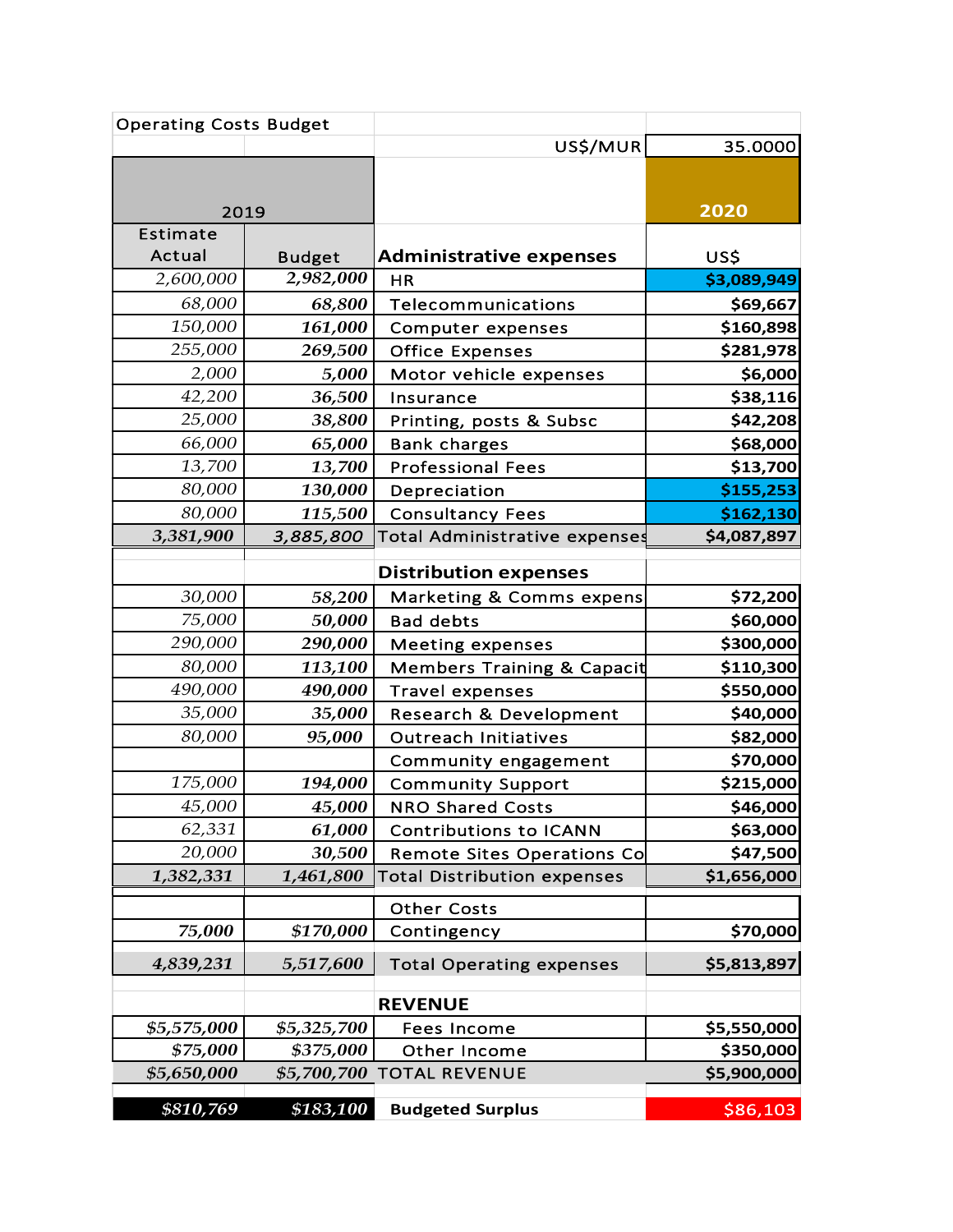A net Surplus of \$ 86K has been envisaged as the operational financial result for the budget year ending December 2020.

## **CAPEX**

| <b>CAPEX 2020</b>              |               |
|--------------------------------|---------------|
|                                |               |
| <b>Communications &amp; PR</b> | \$<br>45,000  |
| HR & Administration            | \$<br>238,000 |
| <b>Member Services</b>         | \$<br>1,200   |
| <b>Applications Unit</b>       | \$<br>125,000 |
| <b>CEO</b> Office              | \$<br>5,000   |
| <b>Infrastructure Unit</b>     | \$<br>232,800 |
| <b>Other departments</b>       | \$<br>1,600   |
|                                | \$<br>648,600 |

- HR & Administration CAPEX request includes \$ 200,000 in respect of rearrangement of office space to accommodate new Executives in addition to general office equipment replacements.
- Infrastructure Unit CAPEX includes tech refresh for all remote sites including a third new host location to be identified replacement of work stations and new staff.
- Application Unit includes an amount of \$ 115,000 as consultancy fees for MyAfrinic V2 project.
- Communications & PR includes an amount of \$ 35,000 as consultancy fees for AFRINIC website re-engineering.